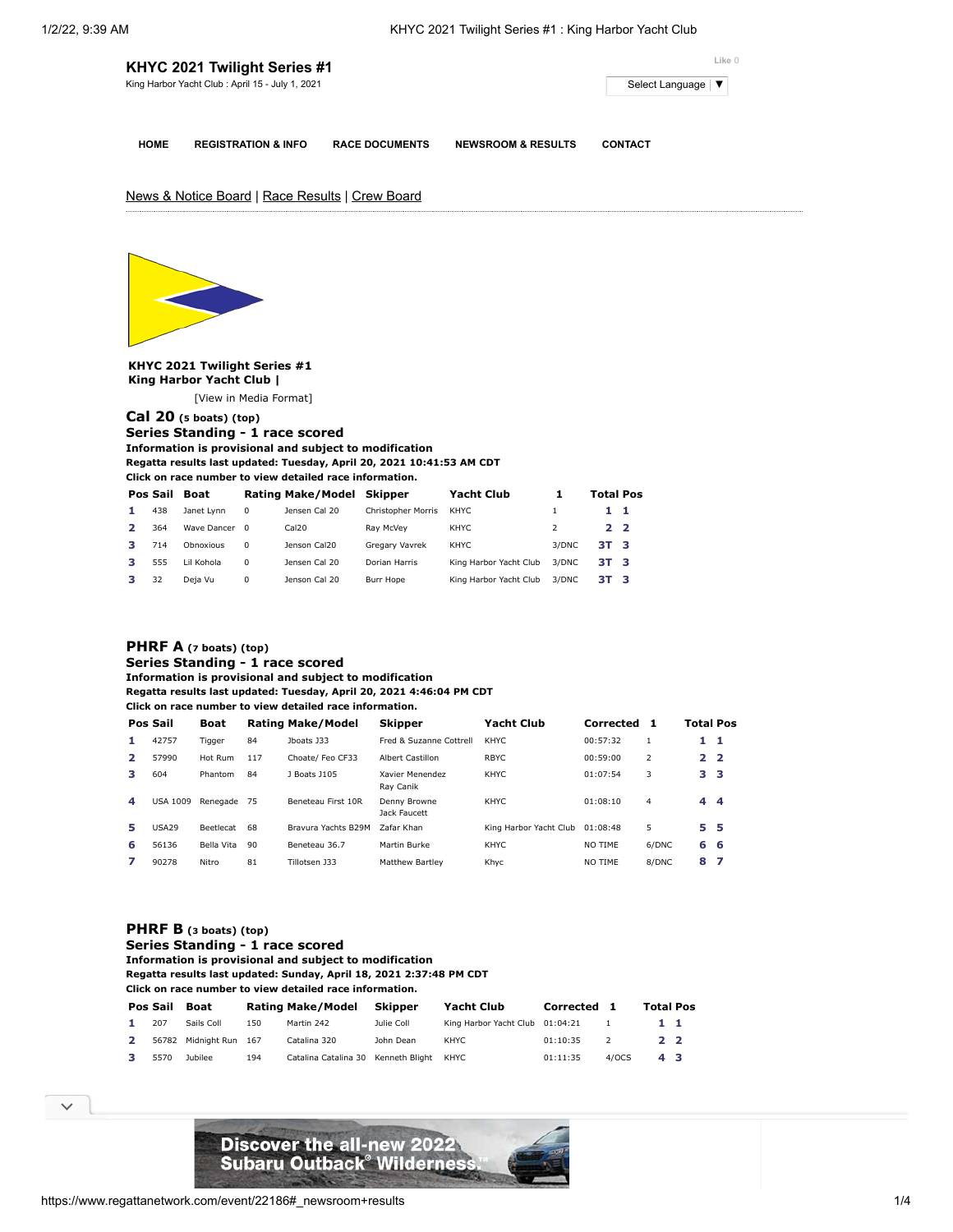**Pos Sail Boat Rating Make/Model Skipper Yacht Club Total Pos**

**[H-Fleet](https://www.regattanetwork.com/clubmgmt/applet_regatta_results.php?regatta_id=22186&show_manufacturer=1&show_crew=1&limit_fleet=H-Fleet) (5 boats) (top) Series Standing - 0 races scored Information is provisional and subject to modification Regatta results last updated: Sunday, April 18, 2021 2:37:48 PM CDT Click on race number to view detailed race information.**

**Pos Sail Boat Rating Make/Model Skipper Yacht Club Total Pos**

**Notes: Scoring System is RRS Low Point 2021-2024.**

**- Finishes in [brackets] denote throwouts** 

**- Click on race number to view detailed race information.**

**Information is provisional and subject to modification**

Registration Problems or Questions? [Visit our Support Desk](http://support.regattanetwork.com/) | [View Our Privacy Policy](https://www.regattanetwork.com/html/privacy.html)<br>[Powered by Regatta Network®](http://www.regattanetwork.com/) | Online Sailing Event Registration and Management Services.<br>© 2022 [Regatta Network,](http://www.regattanetwork.com/) Inc. All Rights Reserved





 $\checkmark$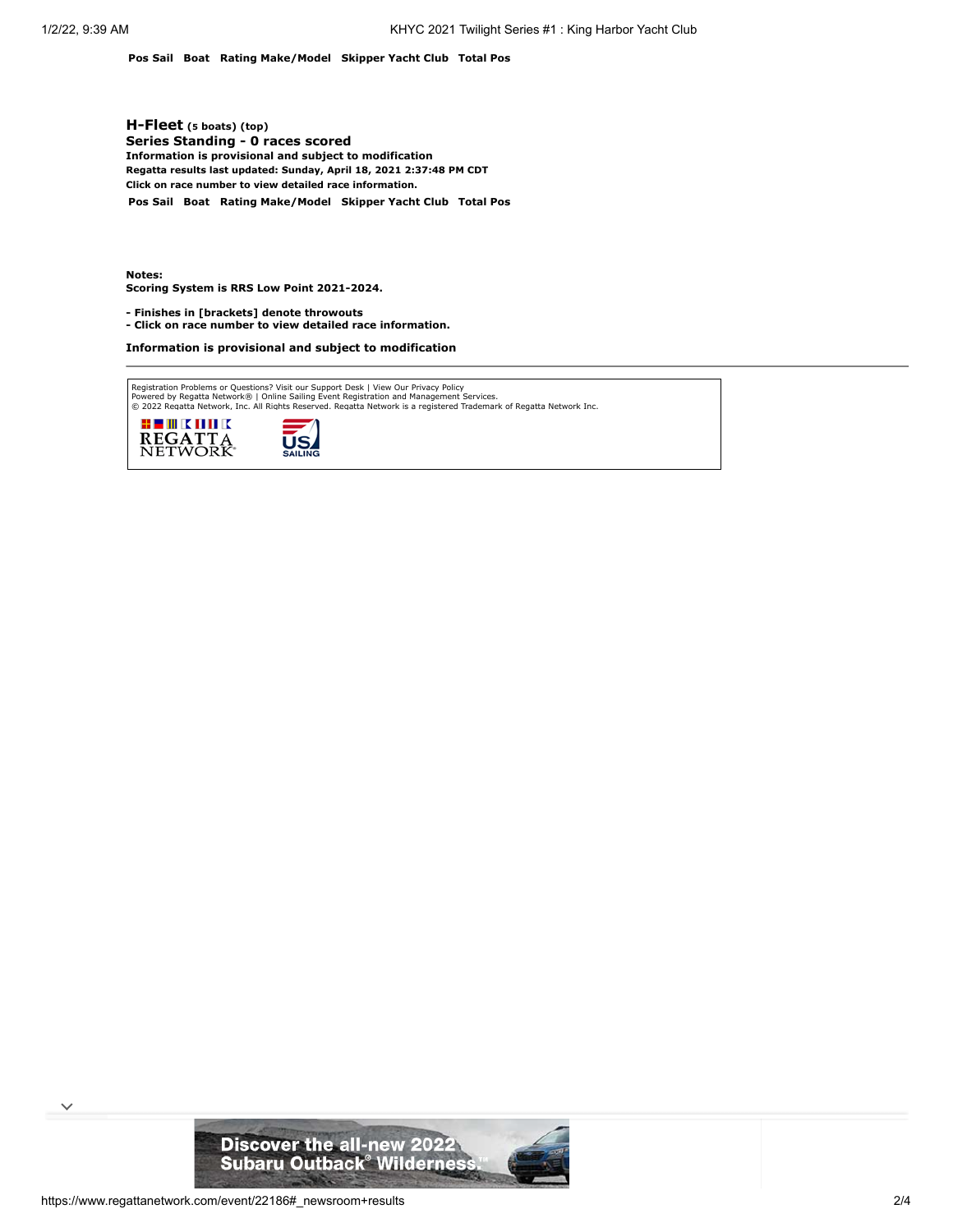

 $\checkmark$